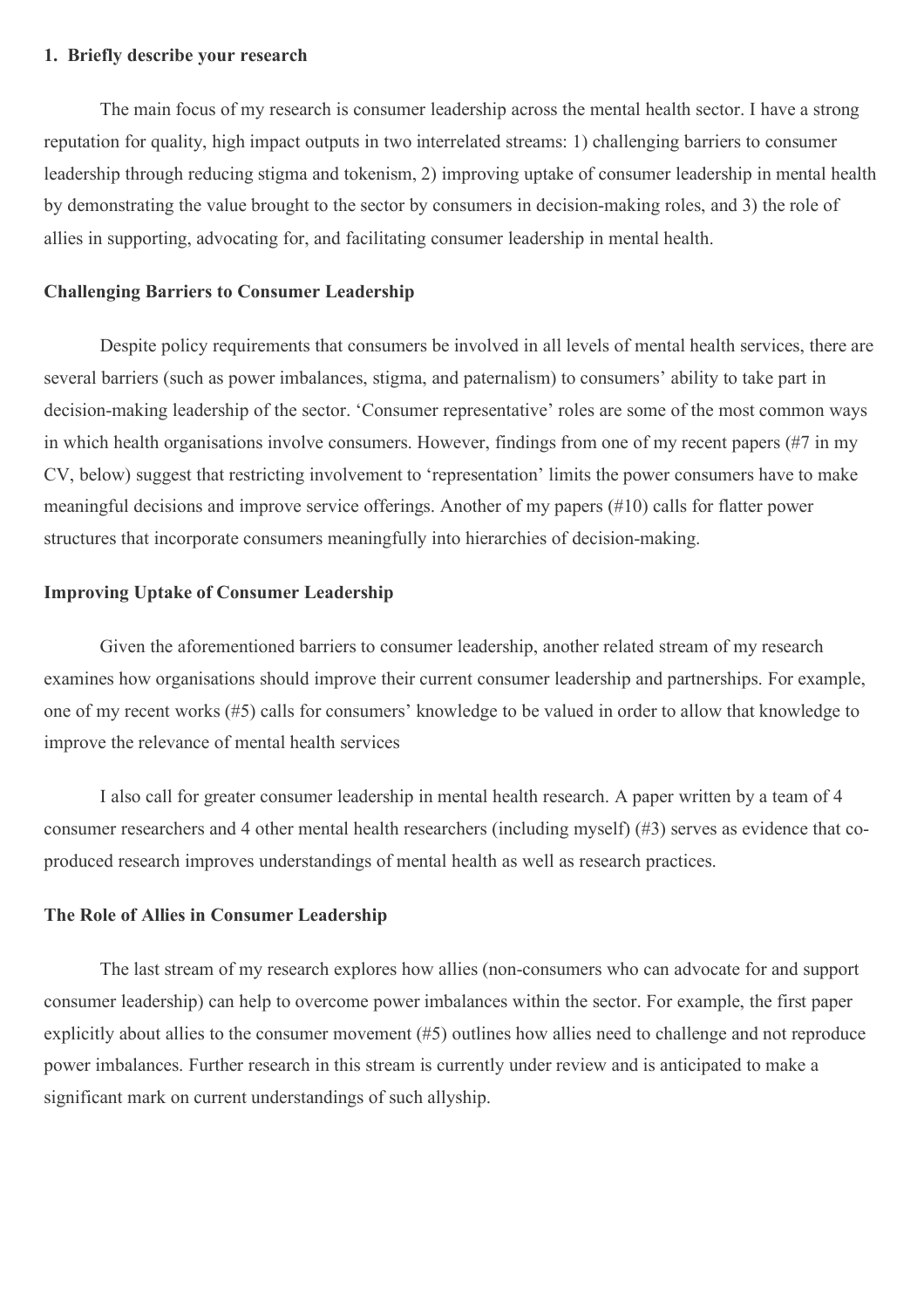## **2. Describe your research with an emphasis on Innovation, Best Practice, or Excellence**

My research demonstrates **excellence** in output, impact, and 'walking the walk' of consumer leadership.

## *Output & Impact*

Having received my PhD in 03/2015, my track-record demonstrates research excellence through:

- 23 peer-reviewed articles (9 first-authored, 1 co-first authored) and 1 chapter;
- 36 research presentations (including keynote and plenary, 12 invited, and 20 international);
- Over \$30,000 in research funding:
- Supervision of Honours (5 completed), Masters (5 completed) and PhD (4 current, 1 submitted, 1 as primary supervisor) students;
- 122 citations, h-index of 7, ResearchGate score of 20.84; and
- Research papers in the top 10% of publications of all time in terms of social media impact as measured by Altmetric.

## *Walking the Walk*

I believe advocating for consumer leadership is vital. My research also demonstrates excellence in partnerships with consumer researchers and groups through:

- All papers co-produced with or lead by consumer researchers;
- Collaboration with consumers on research funding applications;
- Teaching other health professionals about the importance of consumer leadership;
- Supervision of students who identify as consumer researchers or as having lived experience of mental distress; and
- Translating theory into practice as elected board member of the ACT Mental Health Consumer Network.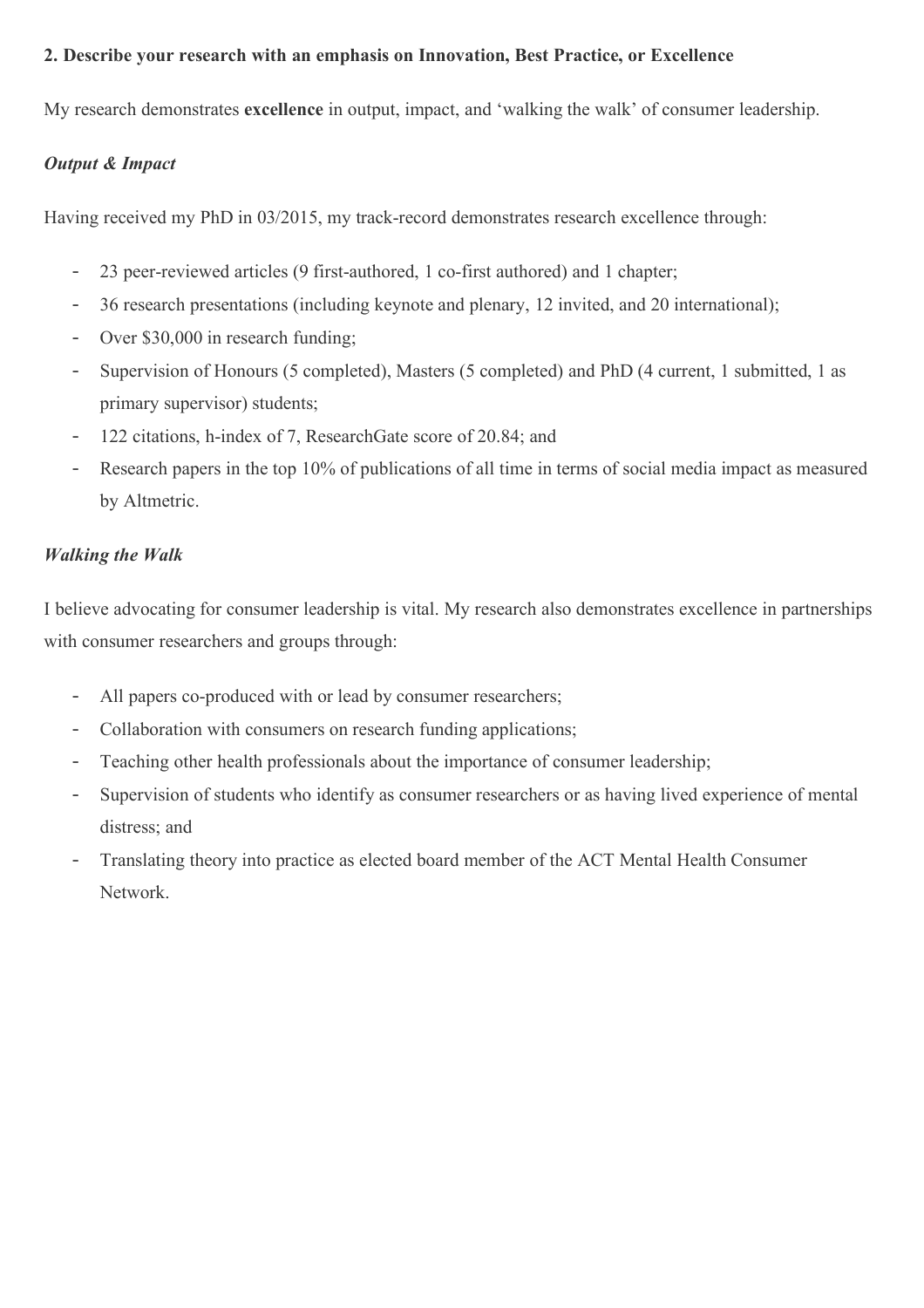### **3. Summarise the potential contribution to and/or implications for society.**

The contribution that improved consumer leadership can make to the mental health sector is immense. Current practices within mental health often overemphasise biological dimensions of mental ill health, ignoring sociocultural and psychological elements. Such imbalanced care raises concerns about treatment efficacy and safety. For example, Australian mental healthcare has been criticised for more involuntary treatment than other jurisdictions, suggesting a need for more holistic, consumer-focused care.

Consumer leadership provides one way to help alleviate concerns about healthcare system inadequacies. Mental health services that draw on consumer leadership have been shown to understand inequity, and provide responsible care. Those who seek help from mental health organisations with consumer leadership report receiving services that better meet consumer needs. Further, consumer leadership actively challenges mental health stigma, facilitating other consumers' empowerment.

Consumer leadership also benefits the health system through improved service innovation, accountability, and quality of care. These benefits are one of the key reasons that consumer leadership has been considered integral to the success of mental health services for more than a decade. Further, mental health organisations benefit from the knowledge and experience that consumer leaders have of the health system, and improved public reputation and credibility.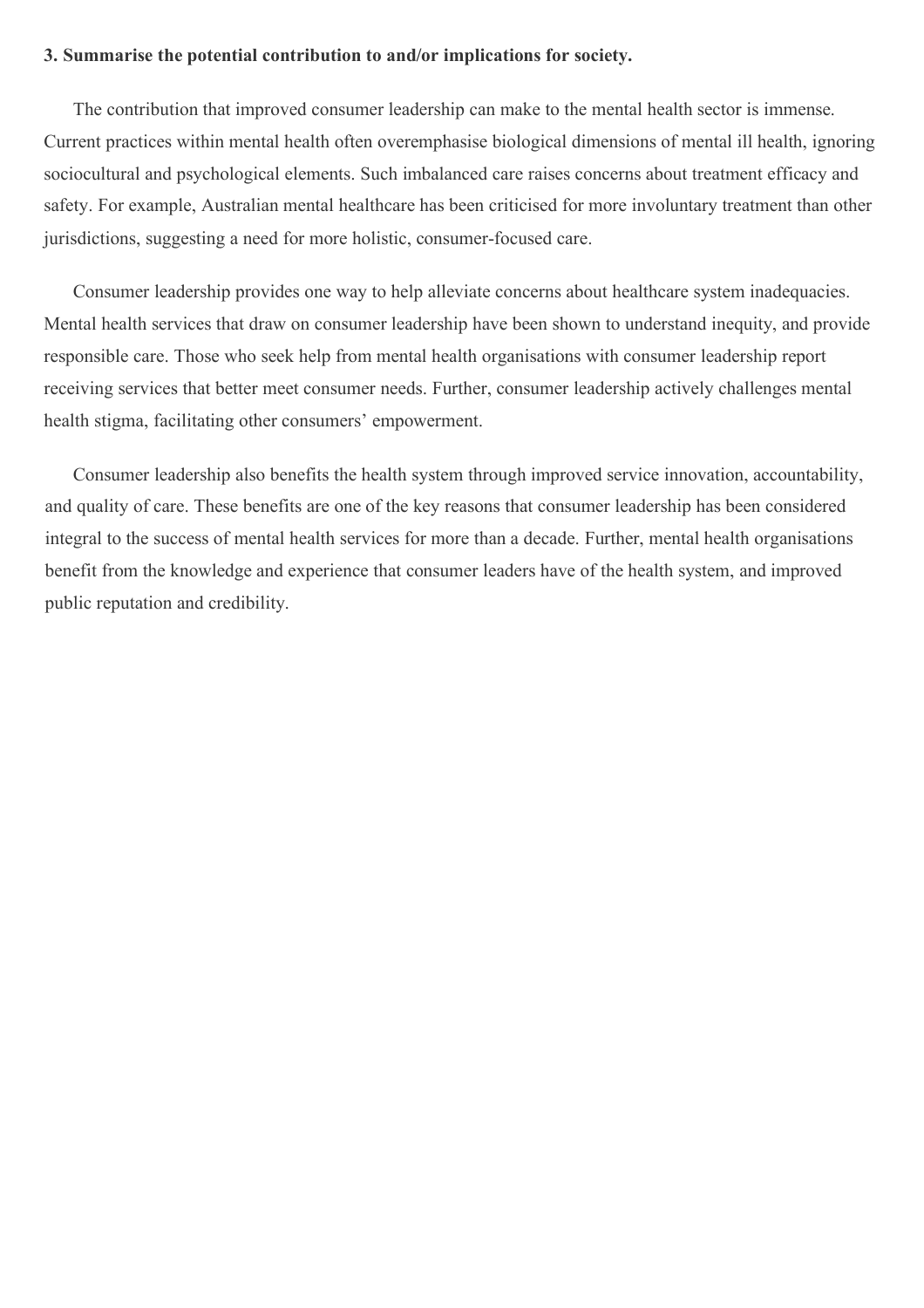# **4. Describe any contribution by Mental Health consumers/persons with lived experience other than as subjects (e.g. reference group, researcher)**

My research is conducted in collaboration with consumer academics. The initial systematic literature review for this work was conducted with Dr Sarah Gordon. Several publications from my overall research programme on consumer leadership have been conducted with Ms Julia Bocking. Both collaborators are employed (in NZ and Australia, respectively) in dedicated consumer academic roles.

I am passionate not only about consumer leadership in mental health as a research topic, but also as a way of conducting research. One of my publications (#4) discusses how non-consumer mental health professionals who truly appreciate consumer collaboration benefit from the value consumer knowledge can bring. This is certainly the experience of my research – where consumer perspectives and collaborations bring so much knowledge to the table that others could not. Several of my publications have been entirely consumerled, and other publications have been co-produced by consumer researchers and other mental health researchers. I supervise current consumer academic PhD students, and co-supervise PhD students with consumer academics.

Further, I regularly attend the annual Service Users in Academia symposium – attended mostly by service users and some allies. My research has benefitted greatly from feedback from and discussion with consumer academics following these presentations.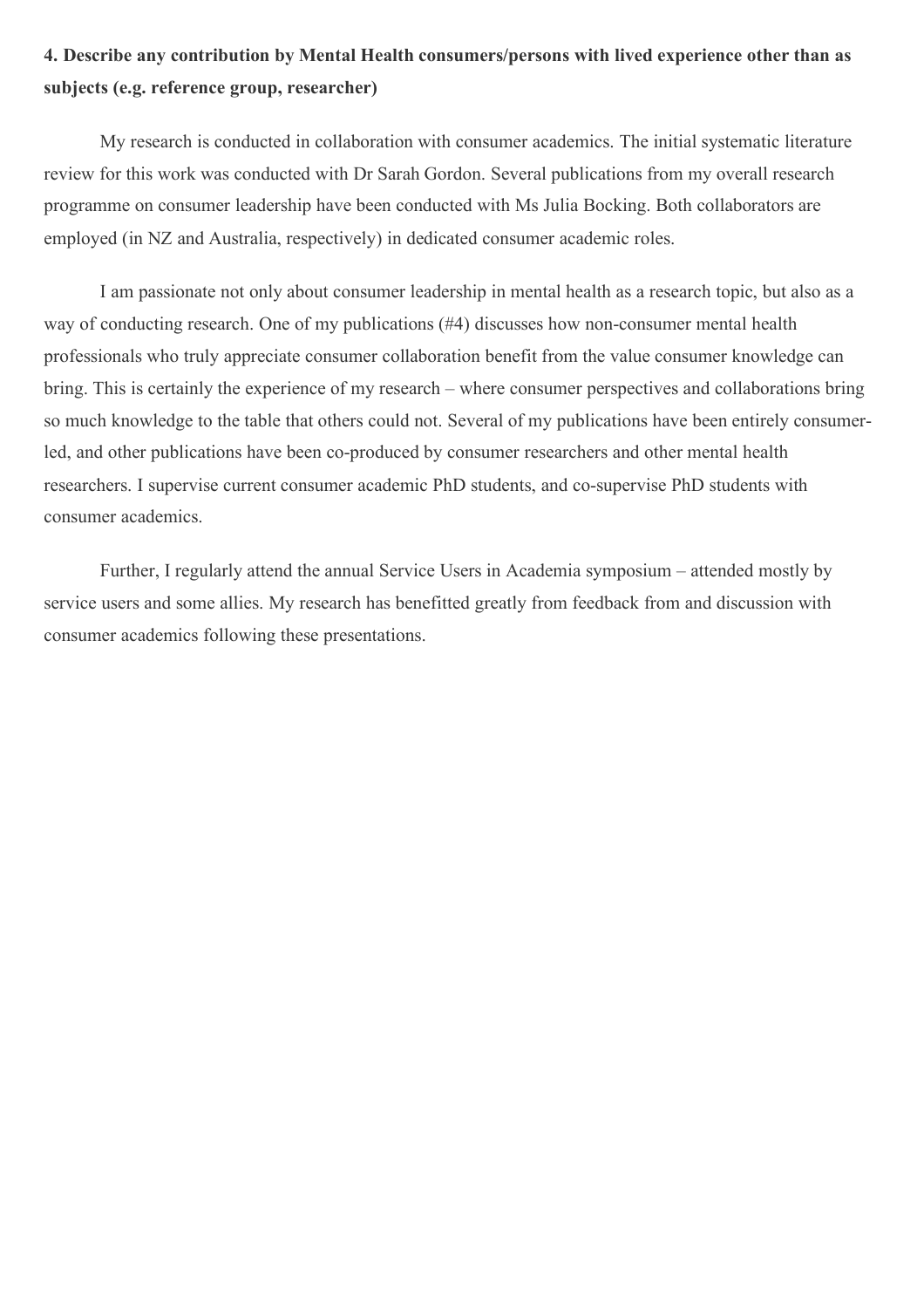# **5. Curriculum Vitae**

**Brett Scholz**

|  | <b>Current Appointments</b> |  |  |
|--|-----------------------------|--|--|
|  |                             |  |  |

| <b>Research Fellow</b><br><b>SYNERGY: Nursing and Midwifery Research Centre</b><br>The University of Canberra and ACT Health                                                                                                                                                                                      | 2015-current                                                        |  |
|-------------------------------------------------------------------------------------------------------------------------------------------------------------------------------------------------------------------------------------------------------------------------------------------------------------------|---------------------------------------------------------------------|--|
| <b>Elected Board Member</b><br><b>ACT Mental Health Consumer Network</b>                                                                                                                                                                                                                                          | 2017-current                                                        |  |
| <b>Chief Research Officer</b><br>Spur                                                                                                                                                                                                                                                                             | 2011-current                                                        |  |
| <b>Professional and Academic Experience</b>                                                                                                                                                                                                                                                                       |                                                                     |  |
| <b>Visiting Research Fellow</b><br>The University of Surrey, UK                                                                                                                                                                                                                                                   | 2015                                                                |  |
| <b>Lecturer in Psychology</b><br>The University of Canberra, Australia                                                                                                                                                                                                                                            | $2013 - 2014$                                                       |  |
| <b>Education</b>                                                                                                                                                                                                                                                                                                  |                                                                     |  |
| Doctor of Philosophy (awarded 9 Mar 2015)<br>The University of Adelaide, Australia                                                                                                                                                                                                                                | 2015                                                                |  |
| <b>Bachelor of Health Science (Honours) in Psychology</b><br>The University of Adelaide, Australia                                                                                                                                                                                                                | 2008                                                                |  |
| <b>Bachelor of Arts in Psychology and Japanese</b><br>The University of Adelaide, Australia                                                                                                                                                                                                                       | 2007                                                                |  |
| Ministry of Education, Culture, Sports, Science and Technology Scholar<br>Educational Psychology, Naruto University of Education, Japan                                                                                                                                                                           |                                                                     |  |
| <b>Competitive Grants</b>                                                                                                                                                                                                                                                                                         |                                                                     |  |
| 2017<br><b>ACT Health Research Grant for a Summer Scholar</b><br>Partnerships between consumers and mental health organisations                                                                                                                                                                                   | AUD\$2,500                                                          |  |
| Queensland Health Mental Health Alcohol and Other Drugs Branch Consultancy<br>Alignment & transition between adolescent & adult mental health services                                                                                                                                                            | AUD\$279,000                                                        |  |
| University of Canberra Faculty of Health Research Support Grant<br>Attendance at the conference of the International Society for Critical Health Psychology                                                                                                                                                       | AUD\$2,500                                                          |  |
| 2016<br>University of Canberra Faculty of Health Research Grant<br>University of Canberra Health Research Institute Grant<br>University of Canberra Faculty of Health Research Support Grant<br>University of Canberra Health Research Institute Grant<br>University of Canberra Faculty of Health Research Grant | AUD\$4,894<br>AUD\$19,482<br>AUD\$2,500<br>AUD\$4,091<br>AUD\$5,000 |  |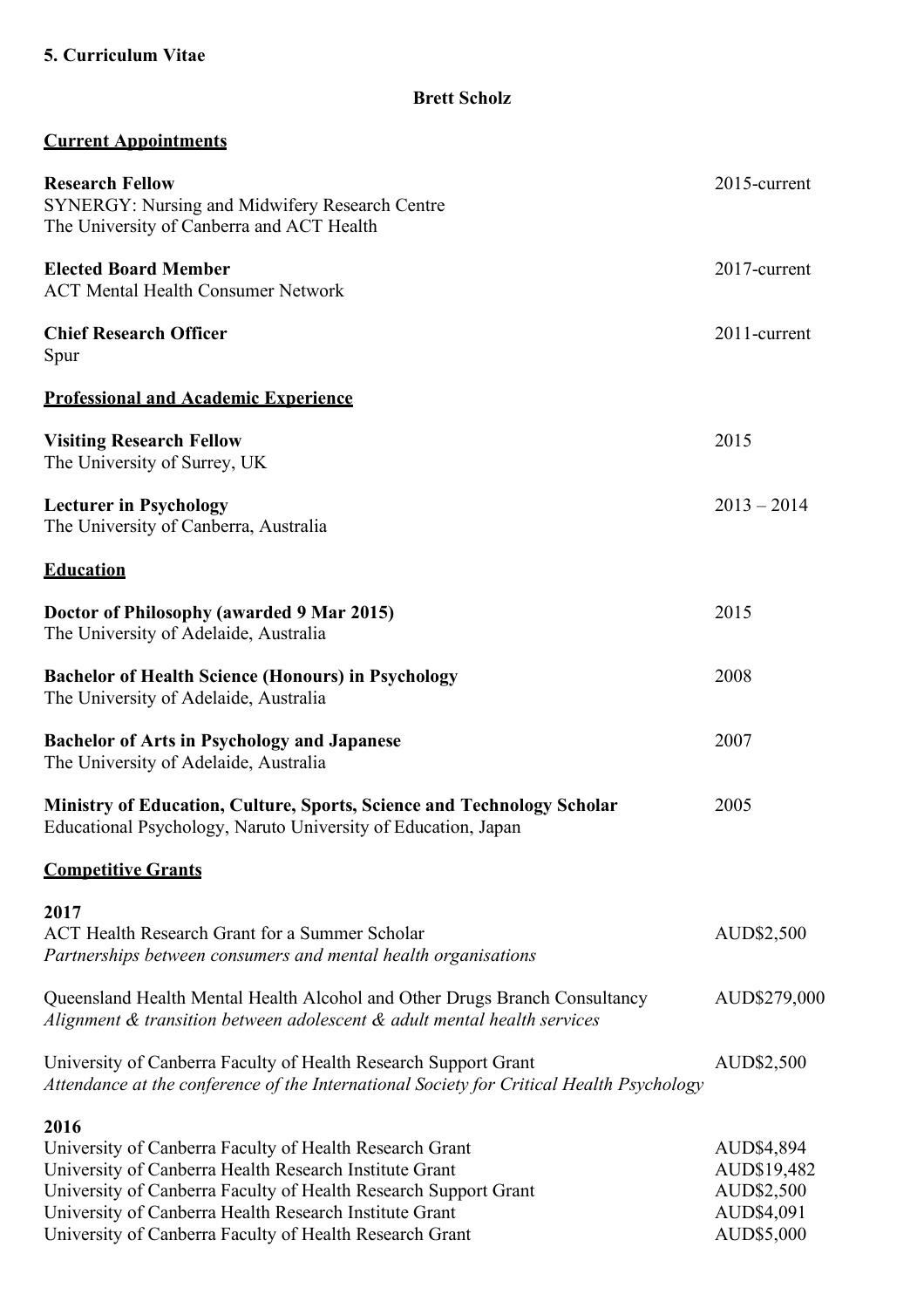| 2013                                                                                                                                           |               |
|------------------------------------------------------------------------------------------------------------------------------------------------|---------------|
| University of Canberra, Faculty of Health Travel Grants                                                                                        | AUD\$2,000    |
| 2010<br>Walter and Dorothy Duncan Trust Travel Grant                                                                                           | AUD\$850      |
| <b>Other Scholarships. Awards and Recognitions</b>                                                                                             |               |
| 2016<br>ATLAS.ti and International Institute of Qualitative Methodology Commendation for Top 3 PhD Dissertation                                |               |
| 2015<br>University of Canberra Deputy Vice Chancellor (Education) Award Citation<br>Outstanding Contributions to Student Learning - Innovation |               |
| 2014<br>University of Canberra Commendation for Teaching Excellence                                                                            |               |
| 2013<br>beyondblue Auspice Agreement                                                                                                           | AUD\$22,114   |
| 2009-2013<br>Discipline of Psychiatry Divisional Scholarship                                                                                   | AUD\$70,000   |
| 2007<br>Life membership of the Golden Key Society                                                                                              |               |
| 2004-2005<br>Monbukagakusho Japanese Government Award                                                                                          | JPY\1,350,000 |

## **Selected Publications**

*(full publication list available at www.researchgate.net/profile/Brett\_Scholz)* \* *denotes an HDR candidate or research student under my supervision*

- **1.** Happell, B., Gordon, S, Bocking, J., Ellis, P., Roper, C., Liggins, J., **Scholz, B.** & Platania-Phung, C. (accepted 10<sup>th</sup> April 2018). "Chipping away": Non-consumer researcher perspectives on barriers to collaborating with consumers in mental health research, *Journal of Mental Health.*  (Impact factor  $[IF] = 1.941$ )
- **2.** Happell, B., Liggins, J., Gordon, S, Ellis, P., \*Bocking, J., Platania-Phung, C. & **Scholz, B.** (accepted 22nd Feb 2018). Turning the tables: Power relations between consumer researchers and other mental health researchers. *Issues in Mental Health Nursing.* (Impact factor [IF] = 0.867)
- **3.** Happell, B., Liggins, J., Gordon, S, Ellis, P., \*Bocking, J., Platania-Phung, C. & **Scholz, B**. (accepted 15th Feb 2018). How did I not see that? Perspectives of non-consumer mental health researchers on the benefits of collaborative research with consumers. *International Journal of Mental Health Nursing*. (IF = 1.869)
- **4. Scholz, B.**, \*Bocking, J., & Happell, B. (2018) Improving exchange with consumers within mental health organisations: Recognising mental ill health experience as a "sneaky, special degree". *International Journal of Mental Health Nursing*, 27(1), 227-235. (IF = 1.869)
- **5.** Happell, B., & **Scholz, B.** (2018). Doing what we can but knowing our place: Being an ally to promote consumer leadership in mental health. *International Journal of Mental Health Nursing*,  $27(1)$ , 440-447. (IF = 1.869)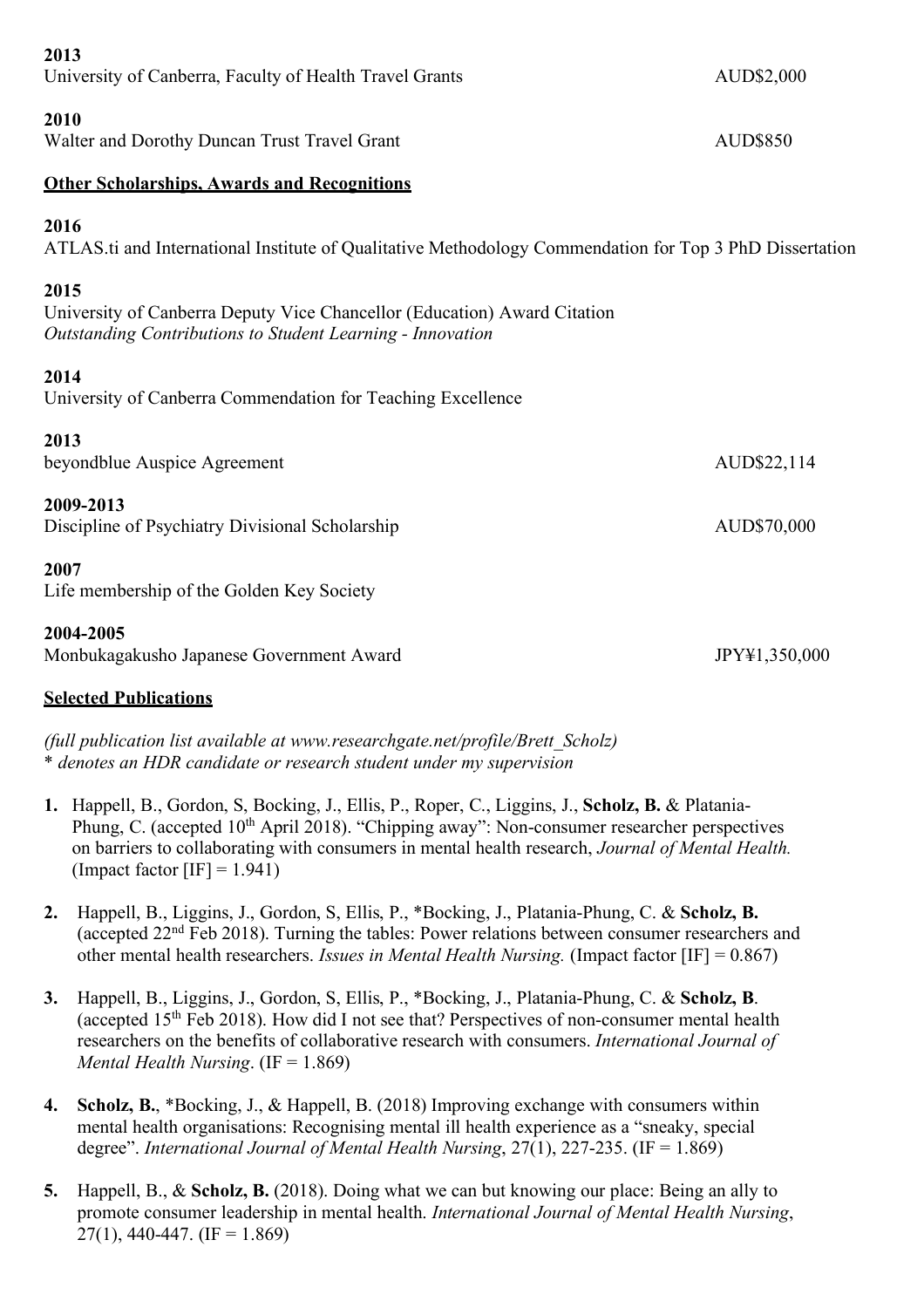- **6.** \*Larkings, J., Brown, P., & **Scholz, B.** (accepted 24 OCT 17). "It's often liberating": Consumers discuss causal beliefs in the treatment process. *Journal of Mental Health*. (IF = 1.941)
- **7. Scholz, B**, \*Stewart, S.J., \*Bocking, J., & Happell, B. (accepted 28 AUG 17). Rhetoric of representation: The disempowerment and empowerment of consumer leaders. *Health Promotion International.* DOI: 10.1093/heapro/dax070 (IF = 1.722)
- **8.** \*Bocking, J., Ewart, S., Happell, B., Platania-Phung, C., Stanton, R., & **Scholz, B.** (accepted 22 AUG 17). "Here if you need me": Exploring peer support to enhance access to physical health care. *Journal of Mental Health*. (IF = 1.941)
- **9.** \*Larkings, J., Brown, P., & **Scholz, B.** (accepted 21 FEB 17). "Why am I like this?": Consumers discuss their causal beliefs and stigma. *International Journal of Mental Health*. (IF = 0.261)
- **10. Scholz, B.**, \*Bocking, J., & Happell, B., (2017). Breaking through the glass ceiling: Consumers in mental health organisations' hierarchies. *Issues in Mental Health Nursing*, 38(5), 374-380. (IF  $= 0.867$
- **11.** Ewart, S., Happell, B., \*Bocking, J., Platania-Phung, C, Stanton, R., & **Scholz, B.** (2017). Social and material aspects of life and their impact on the physical health of people diagnosed with mental illness. *Health Expectations*, 20(5), 984-991. (IF = 1.669)
- **12. Scholz, B.**, Crabb, S., & Wittert, G.W. (2017). "Males don't wanna bring anything up to their doctor": Men's discourses of depression, *Qualitative Health Research,* 27(5), 727-737. (IF = 2.036)
- **13.** Happell, B., Ewart, S.B., Platania-Phung, C., \*Bocking, J., **Scholz, B.,** & Stanton, R. (2016). What physical health means to me: Perspectives of people with mental illness. *Issues in Mental Health Nursing.* (IF  $= 0.867$ )
- **14. Scholz, B.,** Gordon, S., & Happell, B. (2016). Consumers in mental health service leadership: A systematic review. *International Journal of Mental Health Nursing*, 37(12), 934-941. (IF = 1.869)
- **15. Scholz, B.**, \*Bocking, J., & Happell, B. (2016). How do consumer leaders co-create value in mental health organisations? *Australian Health Review,* 41(5), 505-510. (IF = 1.343)
- **16.** \*Eguiragaray, I., **Scholz, B.**, & Giorgi, C. (2016). Sympathy, shame, and few solutions: Media portrayals of alcohol consumption during pregnancy, *Midwifery*, 40(9), 49-54*.* (Co-first authored) (IF  $= 1.948$ )
- **17.** Happell, B., Webster, S., Platania-Phung, C., Bocking, J., Griffiths, K., **Scholz, B**., & Stanton, R. (2016). Embedding a physical health nurse consultant within mental health services: Consumers' perspectives. *International Journal of Mental Health Nursing*, 25(4), 377-384. (IF = 1.869)
- **18.** \*Ford, S.P., **Scholz, B.**, & Lu, V.N. (2015). Social Shedding: Identification and Health of Men's Sheds Users, *Health Psychology*, *34*(7), 775-778. (IF = 3.458)
- **19. Scholz, B.**, Crabb, S., & Wittert, G.W. (2014). 'We've got to break down the shame': Portrayals of men's depression, *Qualitative Health Research, 24*(12), 1648-1657. (IF = 2.036)
- **20. Scholz, B.**, Crabb, S., & Wittert, G.W. (2013). Development of men's depressive symptoms: A systematic review of prospective cohort studies, *Journal of Men's Health*, 10(3), 91-103. (IF = 0.542)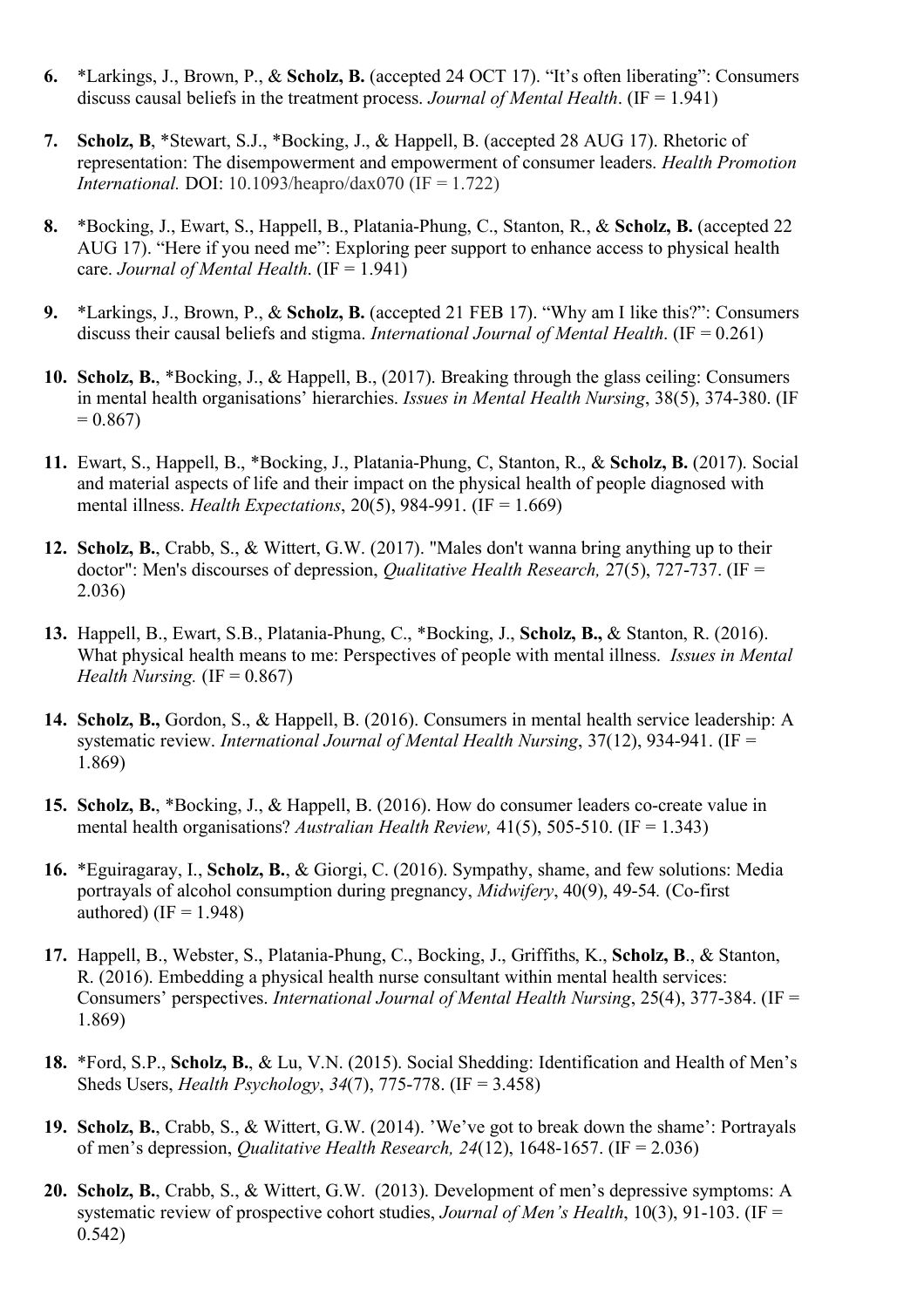## **Selected Keynote and Invited Presentations**

- **1. Scholz, B.** (2017) Making evidence great again. 12th September, Keynote Speech at the Inaugural ACT Mental Health Symposium, Canberra, Australia.
- **2. Scholz, B.** (2017) actuALLY: Challenging health psychologists to meaningfully ally with those they research. 11th July, Plenary Talk at the Conference of the International Society of Critical Health Psychology, Loughborough University, Loughborough, UK.
- **3. Scholz, B.** (2015) The haters gonna hate, hate, hate, hate, hate: How stigma is reproduced, and when to challenge it. 18<sup>th</sup> May, International Day Against Homophobia and Transphobia Seminar, The University of Surrey, UK.
- **4. Scholz, B.** (2012) Depression: A balancing act, New Insights into Men's Health Forum, 16<sup>th</sup> November, The University of Adelaide and The Freemasons Foundation Centre for Men's Health, Adelaide, Australia.
- **5. Scholz, B.** (2010) Preliminary findings from a review of men's health, Department of Psychiatry Research Seminar, 1st February, Li Ka Shing Faculty of Medicine, The University of Hong Kong, Hong Kong.

## **Selected Media Coverage**

ABC Radio (2016) Afternoons with Laura Tchilinguirian. 14 June.

- Träger, E-M. (2015) Männergruppen halten gesund (Maintaining Men's Health). *Psychologie Heute* (Germany), June 26.
- Alarcon, M. (2015) La (in)visible depresión masculine (Men's (In)visible Depression). *El Mercurio*  (Chile), January 20.
- Roberts, L. (2014) The cruel irony of a man of laughter who died so sad. *The Daily Telegraph*, August 14.
- Zheng, M. (2013) 調査顯示數百萬澳大利亞人因工作壓力而失眠 (Work pressure and insomnia), 寰球時報(Global Times)(China), September 9.

Sharma, L. (2013) Tips to reduce work-related stress. *Top News* (UAE), August 5.

## **Supervision**

## **Current PhD Candidates**

Ms Josie Larkings: Consumers' and mental health professionals' causal beliefs of mental ill health (PhD Submitted March 2018)

Mr Joshua Bishop: Reducing the hold of anxiety on LGBT lives

Ms Julia Bocking: Maximising mental health consumer consultancy in Australia

Ms Karen Demmery: Importance of family connection in healing trauma

Mr Steve Goldsmith: Consumer perspectives on integrated treatment of co-occuring mental health and substance use disorders

## **Current Research Project Supervision**

*Masters***:** 1 student, psychology *Honours***:** 1 student, psychology *Research Mentorships***:** 1 student supported by ACT Health Research Office

## **Completed Research Project Supervision**

*Masters*: 5 students, psychology *Honours*: 5 students, psychology *Research Mentorships*: 2 students from ANU Internship Programmes